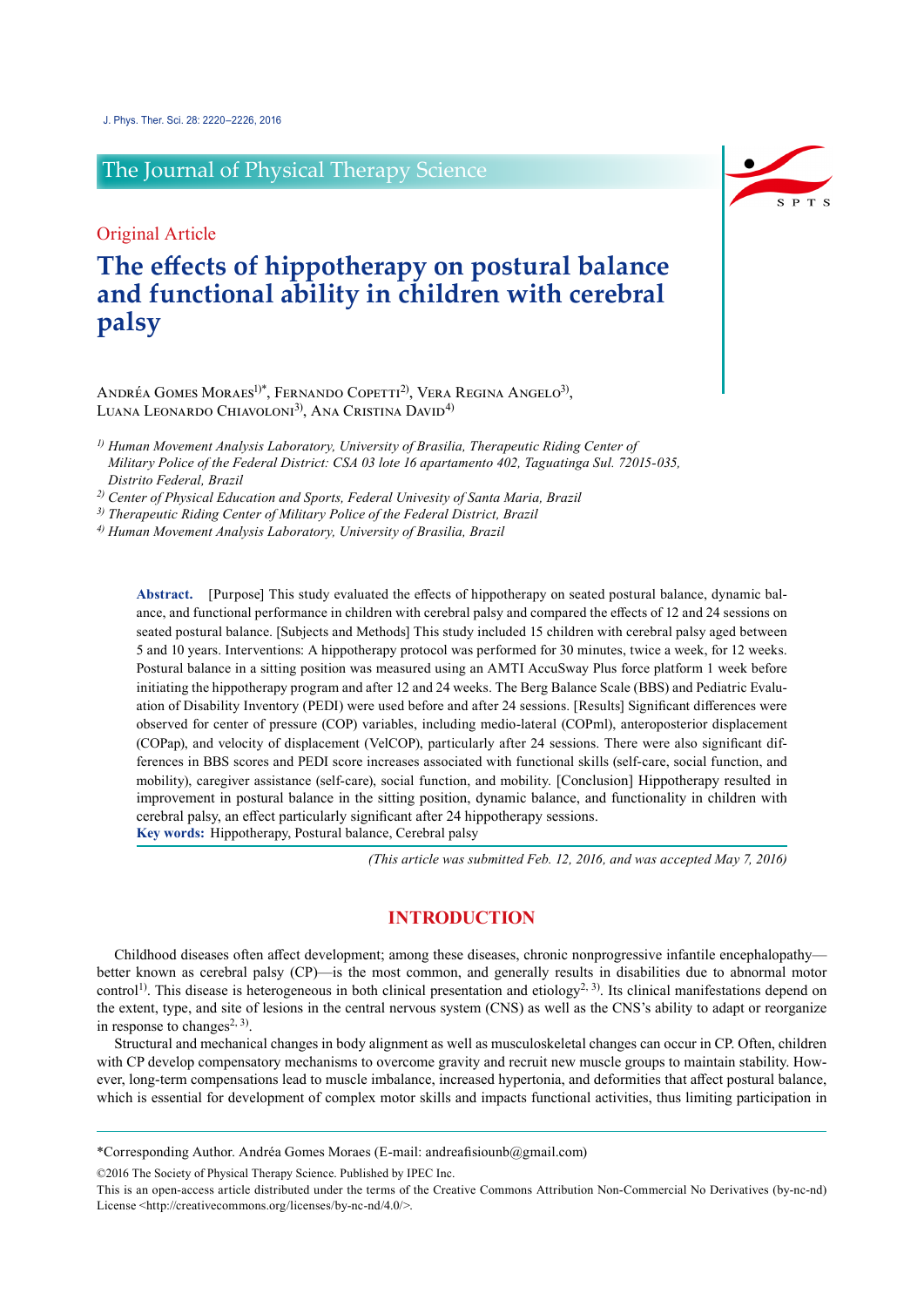different activities<sup>4)</sup>. Development of automatic postural reactions, including straightening, balance, and protection, may also be delayed or undeveloped<sup>5)</sup>.

The visual, vestibular, and somatosensory systems behave as a multisensory network that helps to maintain posture and balance, and it may be affected in patients with CP. These systems, in combination with the cerebellar and musculoskeletal systems, are controlled by the CNS and are affected by experiences and environment<sup>6-8)</sup>. Therefore, therapies such as hippotherapy may minimize the clinical aspects of the disease and improve postural balance. Previous studies have shown that hippotherapy can improve balance and daily functional activities in patients with  $CP^{9-13}$ . Different methods, including functional tests and scales, have been used to assess the effects of hippotherapy on postural balance in patients with CP. Studies using stabilometry assessed by force platforms are less common<sup>13–15</sup>), and most involve the use of a static position and hippotherapy simulator. The use of this technique in combination with functional tests could permit a broader analysis of the effects of hippotherapy on postural balance.

Postural balance assessment using a force platform in patients with CP in the sitting position<sup>16, 17</sup>, is less commonly performed than that in the standing position<sup>[5, 18–20](#page-5-2))</sup>. The sitting position, however, is used more often by individuals with CP during daily activities because it uses less energy, provides better performance, or because individuals cannot maintain a standing position. In addition, this position is similar to that used in hippotherapy because the child remains seated on the horse during the session and experiences movements produced by the horse's gait.

Moreover, there is still no consensus in the literature regarding the number of hippotherapy sessions necessary to change the postural balance in individuals with CP. Findings in previous studies varied from one<sup>21</sup> to 40 sessions<sup>22</sup>. The most common treatments included  $10-12$  sessions<sup>10, 11, 15, 23, 34)</sup>. Studies on the relationship between the number of hippotherapy treatments and the effects on postural balance have not been performed.

The present study investigated whether hippotherapy affected seated postural balance, dynamic balance, and functional performance in children with CP. In addition, the effects of 12 versus 24 sessions of hippotherapy on seated postural balance were compared. The hypothesis was that hippotherapy would positively change seated postural balance, dynamic balance, and functional performance, and that 24 sessions of hippotherapy would result in better improvement in seated postural balance compared to 12 sessions.

#### **SUBJECTS AND METHODS**

Fifteen children with CP participated in the study; they were non-probabilistically recruited from hippotherapy center waiting lists; physical therapy clinics; and medical, physical, and occupational therapist referrals. The participants and their legal guardians were invited through oral explanations and printed invitation. Two CP classification systems were used to characterize the participants: topographic (hemiparesis, diparesis, or quadriparesis) and the Gross Motor Function Classification System (GMFCS).

All participants underwent medical and physical therapy and psychological examination required for hippotherapy, according to the National Hippotherapy Association. To be included in the study, the participants were required to meet the following criteria: CP diagnosis, age between 5 and 10 years, understanding of simple commands, ability to remain seated with no help for at least 10 seconds, and hip abduction of at least 20 degrees. Participants with uncorrected visual and/or auditory impairment, those who underwent surgery in the last 12 months and/or received chemical neuromuscular blocking for less than 6 months, those who had participated in any hippotherapy intervention, and individuals with any clinical condition that could impede horseback riding were excluded from the study.

The Ethics Committee of the Health Sciences School, University of Brasília, approved the assessment methods and intervention protocol under registration number 087/13. Participation in this study was voluntary, and the legal guardians signed a consent form.

Postural balance in a sitting position was recorded 1 week before beginning hippotherapy (A1), after 12 sessions (A2), and after 24 sessions (A3). The Berg Balance Scale (BBS) and the Pediatric Evaluation of Disability Inventory (PEDI) were applied at A1 and A3. Before the assessments, the participants were familiarized with the test environment and tools. Each child's height and body mass index were also measured.

Data acquisition regarding postural balance was conducted in the laboratory, in a quasi-static sitting position, using an AMTI AccuSway Plus force platform (Advanced Mechanical Technologies, Inc.). The center of pressure (COP) variables analyzed included the anteroposterior displacement (COPap), medio-lateral (COPml), and velocity of displacement (Vel-COP). The time of acquisition for each attempt was 10 seconds at a sampling frequency of 100 Hz, with 1-minute intervals between attempts. Five attempts were made, and the three best attempts from each participant were included in the analysis based on the COP variables with the lowest displacement values.

The platform was placed on a Table 1 meter from the wall, where a figure at each participant's eye level was placed. The assessment was performed with the participant seated, centered on the platform, with head and torso aligned, barefoot, and without plantar support. The arms were relaxed over the thighs.

After data collection, the variables were processed and calculated using Balance Clinic Software (Advanced Mechanical Technologies, Inc.). Data were filtered using a low-pass filter at 10 Hz.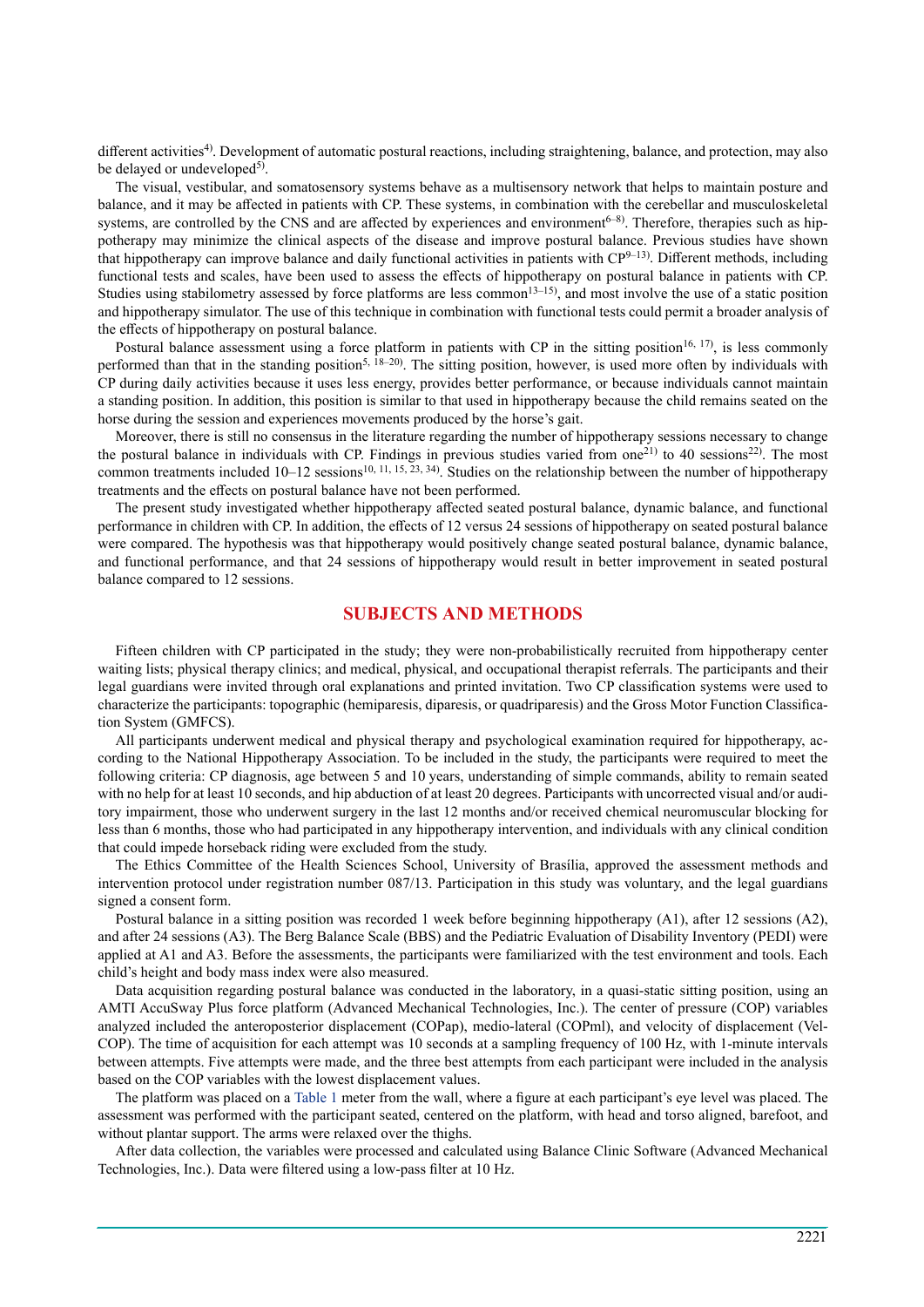| Gender | Age | Body mass (kg) | Height (m) | Topography | <b>GMFCS</b> | Locomotion         |
|--------|-----|----------------|------------|------------|--------------|--------------------|
| M      | 10  | 25.00          | 1.21       | Q          | IV           | Wheelchair         |
| F      | 10  | 26.00          | 1.30       | Q          | $_{\rm II}$  | Ambulant with help |
| M      | 7   | 20.00          | 1.25       | <b>RH</b>  | I            | Ambulant           |
| M      | 9   | 26.00          | 1.27       | Q          | I            | Ambulant           |
| M      | 8   | 13.50          | 1.08       | LH         | I            | Ambulant           |
| M      | 6   | 25.00          | 1.18       | <b>RH</b>  | I            | Ambulant           |
| M      | 7   | 19.30          | 1.20       | Q          | IV           | Wheelchair         |
| F      | 6   | 23.00          | 1.15       | <b>RH</b>  | $\mathbf{H}$ | Ambulant           |
| F      | 5   | 14.50          | 0.97       | Q          | IV           | Wheelchair         |
| M      | 9   | 17.00          | 1.20       | Q          | IV           | Wheelchair         |
| M      | 5   | 14.50          | 1.11       | Q          | IV           | Wheelchair         |
| M      | 5   | 15.00          | 1.03       | <b>RH</b>  | I            | Ambulant           |
| M      | 8   | 28.00          | 1.30       | Q          | I            | Ambulant           |
| M      | 8   | 30.00          | 1.31       | D          | I            | Ambulant           |
| M      | 10  | 35.00          | 1.43       | LH         |              | Ambulant           |

**Table 1.** Participant descriptive characteristics

M: male; F: female; kg: kilogram; m: meter; Q: quadriparesis; RH: right hemiparesis; LH: left hemiparesis; D: diparesis; GMFCS: Gross Motor Function Classification System

Dynamic balance was assessed by the BBS, which comprises 14 functional activities in various common positions for daily living, such as reaching, turning, shifting, and standing. To assess functional performance, PEDI Parts I (Children Abilities) and II (Caregiver Assistance) related to self-care, mobility, and social function were used. Part III was not used because it refers to physical environment and is not quantified by a score. PEDI assessment was performed by a structured interview with the children's legal guardians.

The hippotherapy program was performed for 30 minutes, twice a week for 12 weeks at the Hippotherapy Center of the Federal District Military Police, Brasilia, Brazil.

A trained horse was selected for each child. Three horses were used, all approximately 1.50 m tall at the withers and approximately 480 kg in body mass. All horses were equipped with a blanket, handle, and stirrups.

The horses were led by experienced horse handlers. A physical therapist, considered the main therapist, provided treatment during each session, and a second professional stood beside the horse for safety and for assisting with the proposed activities, as necessary. Although an intervention protocol was used to provide a similar experience to all participants, the sessions were always individual, respecting each participant's physical fitness, their response to the requested activities, and their level of fatigue; however, greater independence to perform the activities was expected from the participants, and intervention by the professional was offered only when necessary.

The protocol started with stretching exercises for 5 minutes, with each stretch held for 20 seconds while the horse moved around a sand arena. The other activities were focused on balance. In the sand arena, with the child seated with his or her feet in the stirrups, the horses performed a zigzag trajectory with wide and tight-angled turns, and the child was asked to perform 90° upper limb abduction for 4 minutes. The child's position on the horse also varied, either seated on each side of the horse for 1 minute or with the back turned to the horse's neck for 3 minutes. Another activity included blindfolding the child for 3 minutes during curved and straight-line trajectories. On asphalt, with the feet out of the stirrups and the hands off the handle, the frequency and the amplitude of the horse's gait was alternated for 5 minutes. In addition, ascents and descents on asphalt and grass were performed for 6 minutes. The final 2 minutes were intended for relaxation, assuming a dorsal decubitus position and saying goodbye to the horse.

The statistical procedure consisted of an exploratory analysis of the data to identify missing data points and outliers. In cases of moderate outliers, these data points were replaced by the next highest/lowest value found for the variable, plus one. Extreme outliers were excluded. Shapiro-Wilk's test was used to assess data normality. After verifying data normality, was verified Mauchly's test was used for COP variables to assess sphericity, followed by parametric repeated measures analysis of variance (ANOVA). Otherwise, ANOVA with Greenhouse-Geisser adjustment was used. Size effect and test power were also considered. Post-hoc Bonferroni multiple comparisons tests were also used. Wilcoxon's test was used to assess BBS scores and PEDI variables, which had non-normal data distributions. Paired t tests were used for the other PEDI scores. The level of significance was set at p<0.05. Statistical analyses were performed using IBM SPSS Statistics for Windows, version 21.0.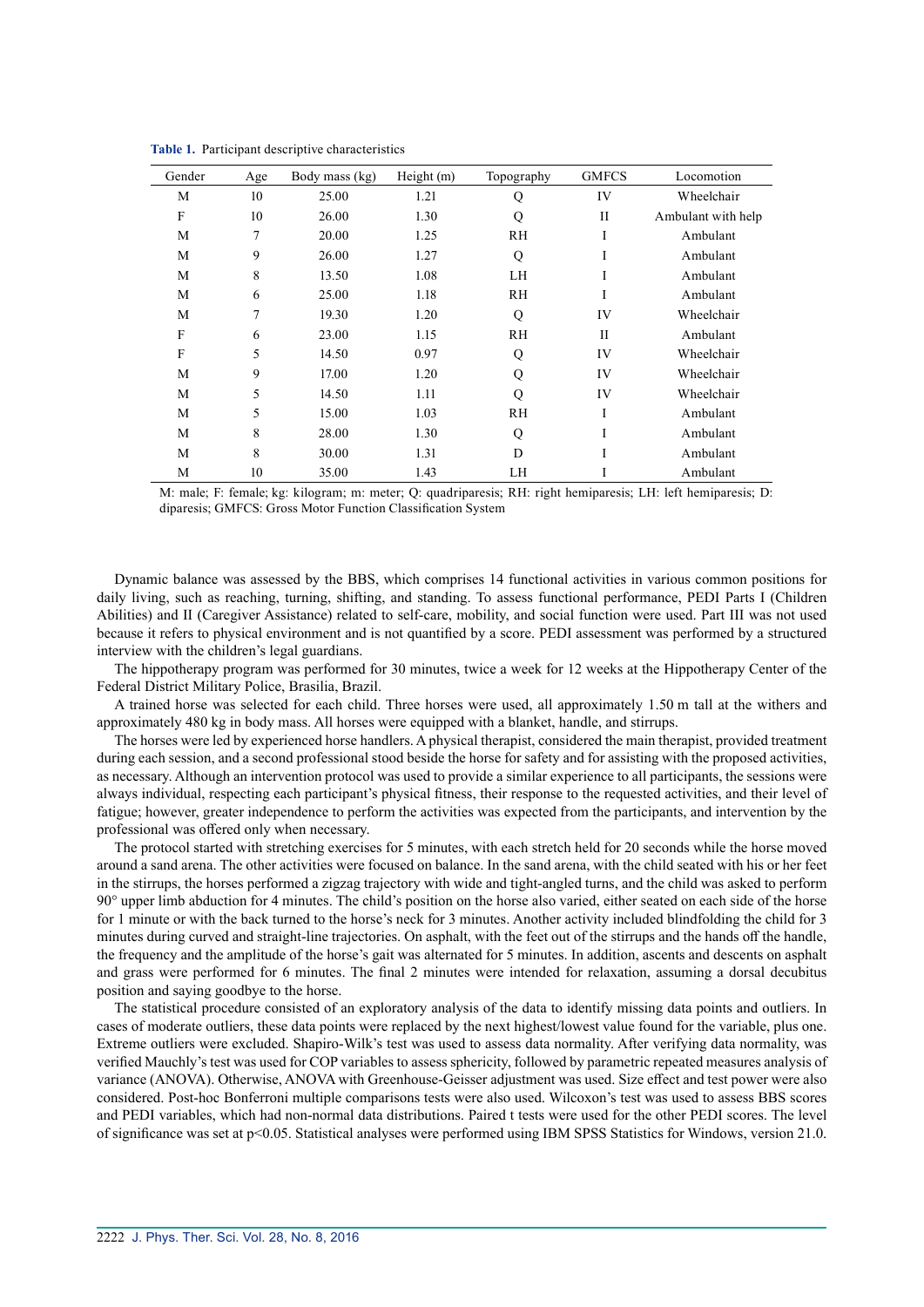| Variables             | A              | N  | $M \pm SD$                     |
|-----------------------|----------------|----|--------------------------------|
| $\mathbf{COPml}$ (cm) | A1             | 15 | $2.07 \pm 1.32^{a,b}$          |
|                       | A <sub>2</sub> | 15 | $1.66 \pm 1.14$ <sup>a,c</sup> |
|                       | A <sub>3</sub> | 15 | $1.14 \pm 0.87$ <sup>b,c</sup> |
| $COPap$ (cm)          | A <sub>1</sub> | 14 | $2.74 \pm 1.95^{d,e}$          |
|                       | A <sub>2</sub> | 14 | $1.88 \pm 1.33$ d, f           |
|                       | A <sub>3</sub> | 14 | $1.09 \pm 0.48$ <sup>e,f</sup> |
| $VelCOP$ (cm/s)       | A <sub>1</sub> | 14 | $3.92 \pm 2.73$ g              |
|                       | A <sub>2</sub> | 14 | $2.83 \pm 2.04^{\rm h}$        |
|                       | A <sub>3</sub> | 14 | $1.34 \pm 0.68$ g,h            |

**Table 2.** Means and standard deviations of center of pressure variables at different assessment times

A: assessment times; COPap: anteroposterior displacement; COPml: medio-lateral displacement; N: number of participants; M: mean; SD: standard deviation; VelCOP: velocity of displacement

<sup>a</sup>difference between A1–A2, <sup>b</sup>difference between A1–A3,

<sup>c</sup>difference between A2–A3, <sup>d</sup>difference between A1–A2,

edifference between  $A1-A3$ , fdifference between  $A2-A3$ ,

<sup>g</sup>difference between A1–A3, hdifference between A2–A3

| <b>Table 3.</b> Means and standard deviations of self-care and |
|----------------------------------------------------------------|
| social function variables related to functional                |
| skills (FS) and caregiver assistance (CA)                      |

| Variables        | A              | N  | $M \pm SD$         |
|------------------|----------------|----|--------------------|
| FS self-care     | A <sub>1</sub> | 15 | $55.7 \pm 14.7**$  |
|                  | A <sub>3</sub> | 15 | $65.4 \pm 17.3$    |
| <b>FS</b> social | A1             | 15 | $57.4 \pm 14.3$ ** |
|                  | A <sup>3</sup> | 15 | $67.3 \pm 15.4$    |
| CA self-care     | A <sub>1</sub> | 14 | $54.3 \pm 22.5^*$  |
|                  | A <sub>3</sub> | 14 | $67.9 \pm 15.5$    |
| CA social        | A1             | 15 | $53.0 \pm 24.9$ ** |
|                  | A <sup>3</sup> | 15 | $65.9 \pm 18.9$    |

A: assessment times; N: number of participants; M: mean; SD: standard deviation.  $*_{p<0.05;}$   $*_{p<0.01}$ 

### **RESULTS**

The anthropometric characteristics of each individual, their respective CP topographic classifications, and GMFCS levels are shown in Table 1. The degree of dependence for locomotion is also indicated.

Table 2 includes the values of COP variables for A1, A2, and A3 measurements, as well as the results of ANOVA repeated measures analysis.

Multiple comparisons of the COPml and COPap variables showed statistically significant differences between all assessment times. Significant differences were observed for the COPml variables between A1 and A2 ( $p=0.001$ ), A1 and A3  $(p=0.001)$ , and A2 and A3 ( $p=0.003$ ). There were also significant differences in COPap for A1 vs. A2,  $p=0.006$ ; A1 vs. A3, p=0.006; and A2 vs. A3, p=0.029. VelCOP showed significant differences between A1 and A3 (p=0.004) and A2 and A3  $(p=0.010)$ , but not between A1 and A2 ( $p=0.175$ ).

Dynamic balance was assessed using the BBS to evaluate 14 functional activities. BBS scores showed significant differences (z=−3.418, p<0.001) between the mean values, comparing the initial measure A1 (m=27.93) with the final measure A3 (m=32.53), with better dynamic balance observed at the end of treatment.

Table 3 presents self-care and social function scores based on PEDI functional skills and caregiver assistance. The mean values refer to the continuous standard scores at testing for A1 and A3. To obtain continuous standard scores, the gross total score was calculated.

There were significant improvements in mobility scores associated with functional skills (z=−3.296, p<0.001) and caregiver assistance ( $z=-3.299$ , p<0.001) after 24 sessions of hippotherapy.

#### **DISCUSSION**

The present study analyzed and compared the effects of 12 and 24 sessions of hippotherapy on postural balance in a sitting position. In addition, the pre- and post-treatment effects of hippotherapy on dynamic balance and functional performance in children with CP were also analyzed. The results showed a decrease in COPml and COPap displacement and a decrease in the velocity of displacement for VelCOP, which represents postural stability. Therefore, the results indicate improvement in seated postural balance after hippotherapy intervention, particularly after 24 sessions. An increase in BBS and PEDI scores for functional skills and caregiver assistance was also observed, reflecting improvement in dynamic balance and performance in daily functional activities and greater independence for the individuals included in this study.

These results concord with those described in a previous study<sup>[11](#page-5-10))</sup>; both observed improvements in postural balance in the sitting position after hippotherapy, including the ability to straighten the trunk after displacement. The results differ from those of studies<sup>[9, 25](#page-5-4)</sup>) that used Gross Motor Function Measure (GMFM) for assessment, which did not observe significant differences related to the sitting position. Hamill et al.<sup>25)</sup> also used the Sitting Assessment Scale and did not observe significant differences. Finally, the study by Sterba et al.<sup>[9\)](#page-5-4)</sup>, which assessed individuals of similar ages as those in the present study over 18 sessions of hippotherapy, did not observe significant changes in the sitting position. These discrepancies might be due to the different scales used and the number of participants, as well we their CP classification and disease severity.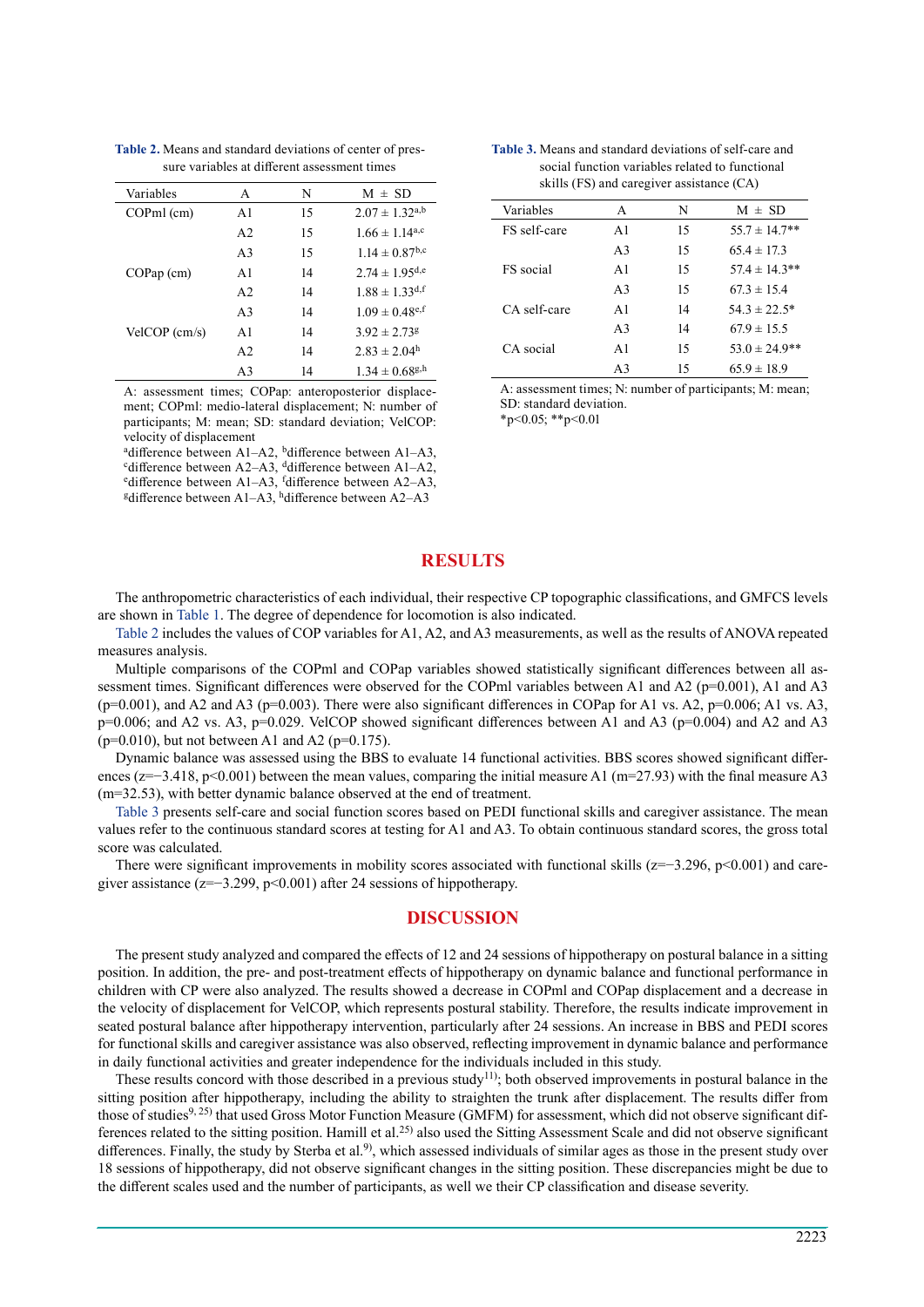The results of the assessment of static balance in the sitting position with the force platform were compared with the results of studies that used hippotherapy simulators because no other studies used actual hippotherapy and a force platform. Although there are different aspects between hippotherapy and mechanical simulator, such as contact with the animal and the environment where it is conducted, studies suggest that this device offers physical stimuli similar to the horse's movement patterns<sup>13–15, 26</sup>). Children with CP who used the simulator showed improved anteroposterior and medio-lateral displacement in the sitting position compared with a control group<sup>26</sup>. Improved balance in the sitting position has also been reported in children with CP, particularly among those with higher levels of disability, and these improvements were maintained after treatment discontinuation<sup>15)</sup>.

Similar to the results of the present study, other studies reported improvement in dynamic balance measured with the BBS in children with  $CP^{13, 24}$ . With regard to functional performance measured by PEDI, Casady et al.<sup>[10](#page-5-9)</sup> identified improvement in social function alone after 10 sessions of hippotherapy. In contrast, after 24 sessions, our study observed improvement in all areas, including self-care, mobility, and social function, thus allowing the children to efficiently perform daily living activities related to actions such as object handling, eating, hygiene, locomotion, and social interaction. Hael et al.<sup>[27](#page-6-2))</sup> verified functionality improvement in two children with CP assessed by PEDI, suggesting that further studies should be conducted with more than the 12 sessions. This recommendation can be confirmed in our study.

These improvements might occur as a consequence of horse movement, which demands continuous adjustments of the rider's body. When the horse moves, its center of gravity is displaced in the sagittal, transverse, and frontal planes, causing continuous oscillations of the individual's center of gravity due to force from the horse's back, facilitating straightening-up reactions and postural balance<sup>[12, 13, 24, 28](#page-5-12))</sup>. These balance reactions are induced in a constant attempt to maintain balance due to the disturbances promoted by the horse's rhythmic and repetitive movement<sup>10, 23, 29, 30</sup>).

Hippotherapy promotes sensorimotor stimulation with neuromuscular and proprioceptive facilitation. During the session, sensory integration occurs between the visual, vestibular, and proprioceptive systems, and specific receptors are activated to capture and encode the necessary stimuli to perform the task. These stimuli are directed to corresponding areas in the cortex, which through integrated and complementary information processing, provide support for producing the desired response<sup>[10, 24, 29](#page-5-9))</sup>. The constant stimulation of these systems might increase the individual's consciousness of his weight bearing, body alignment, and center of gravity<sup>[29, 31](#page-6-3)</sup>).

These stimuli provided by hippotherapy might promote neuroplasticity and lead to CNS change and reorganization, thus making postural adjustment more appropriate and efficient and increasing the probability that learning translates to a more adequate movement pattern in other environments<sup>10, 21, 30</sup>). The PEDI and BBS results of individuals who showed greater skills in different environments for various activities, such as social interaction, dressing, and locomotion, corroborate this hypothesis.

Children with CP often show restricted trunk and hip movement, and the fixed antero or retroversion pelvic position is mobilized by the horse's movement<sup>24, 29, 32</sup>). The trunk and hip movements generated when riding may affect balance and coordination<sup>13, 24, 29, 32</sup>).

The opportunity to actively practice posture strategies and balance in changing environments might promote automatic postural reactions, anticipatory response, and posture control feedback. These anticipatory posture adjustments, known as feedforward, are necessary for postural balance and depend on practice and experience with the task and the environment<sup>[33](#page-6-5)</sup>. Therefore, hippotherapy might be useful in promoting this type of training because the child is continuously responding to a changing environment, which stimulates these adaptive behaviors and movement strategies.

This need to adjust to periodic changes in the horse's body position with changes in trunk conformation demands the use of muscles and joint movements, which might lead to increased strength and range of motion<sup>[34](#page-6-6))</sup>. Repetition of these adjustments during hippotherapy sessions promotes strengthening of pelvic, abdominal, and lumbar muscles, factors that contribute to improved trunk balance and posture control<sup>[23, 26](#page-5-13)</sup>.

The activities selected for the protocol and the riding instruments may have contributed to the improvements in the individuals' balance and functionality. The blanket was selected because it provides greater contact with the horse and allows for greater perception of the animal's displacement and greater recruitment of trunk muscles $^{32}$  $^{32}$  $^{32}$ ). Stretching activities while performing tasks such as touching the horse's or the child's own body involve crossing the body's midline, which improves positioning in children who have difficulty with this skill; it also demands balance and posture control<sup>9, 32</sup>). Zigzag movements, changes in the frequency and amplitude of the horse's gait, and variation in the individuals' position on the horse create different physical challenges and modify the proposed stimulation, thus generating anticipatory and straightening-up reactions, enhancing the vestibular system and motor coordination action, and strengthening muscles. When changing position on the horse, different motor units are being recruited. Terrain variations such as sand, asphalt, and grass most likely activate the baroreceptors and stimulate proprioception<sup>10, 11, 24, 28, 29, 32)</sup>. The blindfolded activity performed in the present study has been used to overcome limits and promote greater stimulation of the vestibular and proprioceptive systems, induc-ing an automatic trunk reaction<sup>[32\)](#page-6-7)</sup>.

These improvements might occur because of the non-clinical environment in which the therapy is conducted<sup>[10, 24, 28](#page-5-9))</sup>. The location where the therapy is conducted (in nature and in contact with the animal) awakens pleasant feelings and encour-ages greater interaction and participation of the individual during therapy<sup>[24, 35](#page-6-4)</sup>). Therefore, children are active participants involved in a movement activity that might be amusing and therapeutic, which is essential for clinical improvement and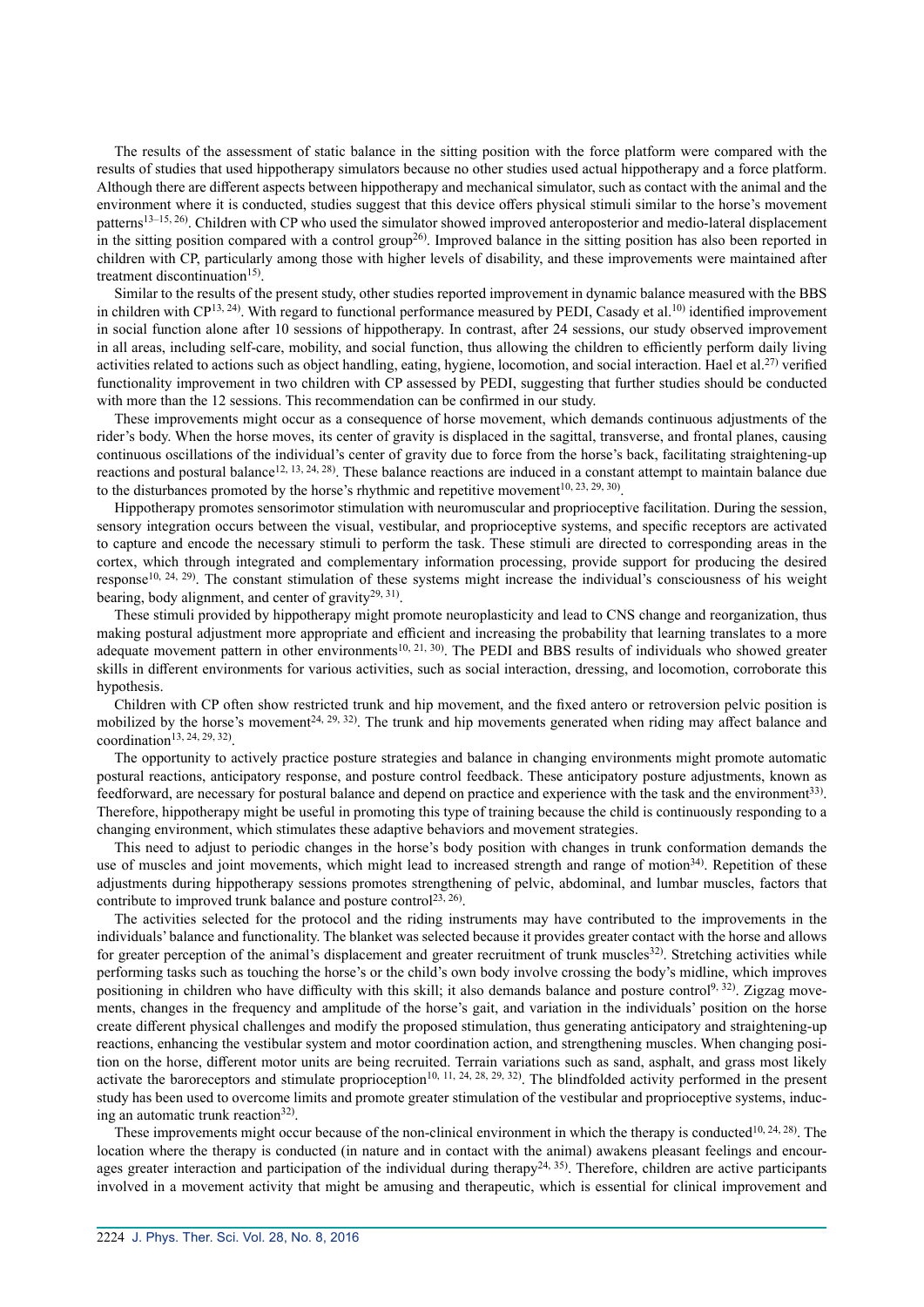positive therapeutic outcomes<sup>10, 29, 32</sup>, and ensures continued interest in the treatment<sup>26, 35</sup>). In addition, motivation and pleasure in riding are important because they directly affect therapy outcomes<sup>[11, 28](#page-5-10)</sup>). Because CP is a chronic condition that often demands long-term involvement in therapeutic activities, it is a challenge for physical therapists to motivate children to continue treatment<sup>[32](#page-6-7))</sup>.

The present study also showed that two weekly sessions lasting 30 minutes each improved seated balance after 12 sessions. However, 24 sessions were more effective than 12 sessions in improving balance; there was no difference in VelCOP between pre-intervention and 12 sessions. In addition, there was a significant difference between 12 and 24 sessions for all analyzed variables (COPap, COPml, and VelCOP). A previous study addressed the need to study the effects of varying the number of sessions and the duration of sessions<sup>[11](#page-5-10)</sup>), aspects not yet widely analyzed, but discussed in the present study.

The limitations of the present study include the small sample size, which did not allow for the use of a control group. This difficulty in recruiting a representative number of individuals is common in studies on CP. Studies involving patients with CP often include few individuals<sup>[27, 34, 36](#page-6-2)</sup>, and some of these studies mention the difficulty to homogenize the sample group due to the complexity of the disease<sup>[37, 38](#page-6-8)</sup>.

Hippotherapy treatment improved balance in the sitting position based on measures obtained in a laboratory setting using a force platform. This treatment also resulted in significant functional changes and effects on dynamic balance. Moreover, 24 sessions produced more significant effects on COP displacement variables compared to those after 12 sessions. Therefore, the results of the current study suggest that the sensorimotor activities and active posture control achieved during hippotherapy sessions may improve postural balance, dynamic balance, and functional tasks in children with CP.

#### **References**

- <span id="page-5-0"></span>1) Stanley F, Blair E, Alberman E: Cerebral Palsies: Epidemiology and Causal Pathways. London: Mac Keith Press, 2000, pp 230–239.
- <span id="page-5-1"></span>2) Koman LA, Smith BP, Shilt JS: Cerebral palsy. Lancet, 2004, 363: 1619–1631. [\[Medline\]](http://www.ncbi.nlm.nih.gov/pubmed/15145637?dopt=Abstract) [\[CrossRef\]](http://dx.doi.org/10.1016/S0140-6736(04)16207-7)
- 3) Rosenbaum P, Paneth N, Leviton A, et al.: A report: the definition and classification of cerebral palsy April 2006. Dev Med Child Neurol Suppl, 2007, 109: 8–14. [\[Medline\]](http://www.ncbi.nlm.nih.gov/pubmed/17370477?dopt=Abstract)
- 4) Bax M, Goldstein M, Rosenbaum P, et al. Executive Committee for the Definition of Cerebral Palsy: Proposed definition and classification of cerebral palsy, April 2005. Dev Med Child Neurol, 2005, 47: 571–576. [\[Medline\]](http://www.ncbi.nlm.nih.gov/pubmed/16108461?dopt=Abstract) [\[CrossRef\]](http://dx.doi.org/10.1017/S001216220500112X)
- <span id="page-5-2"></span>5) Ferdjallah M, Harris GF, Smith P, et al.: Analysis of postural control synergies during quiet standing in healthy children and children with cerebral palsy. Clin Biomech (Bristol, Avon), 2002, 17: 203–210. [\[Medline\]](http://www.ncbi.nlm.nih.gov/pubmed/11937258?dopt=Abstract) [\[CrossRef\]](http://dx.doi.org/10.1016/S0268-0033(01)00121-8)
- <span id="page-5-3"></span>6) Hsu YS, Kuan CC, Young YH: Assessing the development of balance function in children using stabilometry. Int J Pediatr Otorhinolaryngol, 2009, 73: 737–740. [\[Medline\]](http://www.ncbi.nlm.nih.gov/pubmed/19232750?dopt=Abstract) [\[CrossRef\]](http://dx.doi.org/10.1016/j.ijporl.2009.01.016)
- 7) Winter D: Human balance and posture control during standing and walking. Gait Posture, 1995, 3: 193–214. [\[CrossRef\]](http://dx.doi.org/10.1016/0966-6362(96)82849-9)
- 8) Palmieri RM, Ingersoll CD, Stone MB, et al.: Center-of-pressure parameters used in the assessment of postural control. J Sport Rehabil, 2002, 11: 51–66.
- <span id="page-5-4"></span>9) Sterba JA, Rogers BT, France AP, et al.: Horseback riding in children with cerebral palsy: effect on gross motor function. Dev Med Child Neurol, 2002, 44: 301–308. [\[Medline\]](http://www.ncbi.nlm.nih.gov/pubmed/12033715?dopt=Abstract) [\[CrossRef\]](http://dx.doi.org/10.1111/j.1469-8749.2002.tb00815.x)
- <span id="page-5-9"></span>10) Casady RL, Nichols-Larsen DS: The effect of hippotherapy on ten children with cerebral palsy. Pediatr Phys Ther, 2004, 16: 165–172. [\[Medline\]](http://www.ncbi.nlm.nih.gov/pubmed/17057544?dopt=Abstract) [\[CrossRef\]](http://dx.doi.org/10.1097/01.PEP.0000136003.15233.0C)
- <span id="page-5-10"></span>11) Shurtleff TL, Standeven JW, Engsberg JR: Changes in dynamic trunk/head stability and functional reach after hippotherapy. Arch Phys Med Rehabil, 2009, 90: 1185–1195. [\[Medline\]](http://www.ncbi.nlm.nih.gov/pubmed/19577032?dopt=Abstract) [\[CrossRef\]](http://dx.doi.org/10.1016/j.apmr.2009.01.026)
- <span id="page-5-12"></span>12) Janura M, Svoboda Z, Dvorakova T, et al.: The variability of a horse's movement at walk in hippotherapy. Kinesiol, 2012, 44: 148–154.
- <span id="page-5-5"></span>13) Lee CW, Kim SG, Na SS: The effects of hippotherapy and a horse riding simulator on the balance of children with cerebral palsy. J Phys Ther Sci, 2014, 26: 423–425. [\[Medline\]](http://www.ncbi.nlm.nih.gov/pubmed/24707098?dopt=Abstract) [\[CrossRef\]](http://dx.doi.org/10.1589/jpts.26.423)
- 14) Kuczyński M, Słonka K: Influence of artificial saddle riding on postural stability in children with cerebral palsy. Gait Posture, 1999, 10: 154–160. [\[Medline\]](http://www.ncbi.nlm.nih.gov/pubmed/10502649?dopt=Abstract) [\[CrossRef\]](http://dx.doi.org/10.1016/S0966-6362(99)00028-4)
- <span id="page-5-11"></span>15) Herrero P, Gómez-Trullén EM, Asensio A, et al.: Study of the therapeutic effects of a hippotherapy simulator in children with cerebral palsy: a stratified singleblind randomized controlled trial. Clin Rehabil, 2012, 26: 1105–1113. [\[Medline\]](http://www.ncbi.nlm.nih.gov/pubmed/22610128?dopt=Abstract) [\[CrossRef\]](http://dx.doi.org/10.1177/0269215512444633)
- <span id="page-5-6"></span>16) Cherng RJ, Lin HC, Ju YH, et al.: Effect of seat surface inclination on postural stability and forward reaching efficiency in children with spastic cerebral palsy. Res Dev Disabil, 2009, 30: 1420–1427. [\[Medline\]](http://www.ncbi.nlm.nih.gov/pubmed/19647395?dopt=Abstract) [\[CrossRef\]](http://dx.doi.org/10.1016/j.ridd.2009.07.002)
- 17) Liao SF, Yang TF, Hsu TC, et al.: Differences in seated postural control in children with spastic cerebral palsy and children who are typically developing. Am J Phys Med Rehabil, 2003, 82: 622–626. [\[Medline\]](http://www.ncbi.nlm.nih.gov/pubmed/12872019?dopt=Abstract) [\[CrossRef\]](http://dx.doi.org/10.1097/01.PHM.0000073817.51377.51)
- 18) Nobre A, Monteiro FF, Golin MO, et al.: Analysis of postural oscillation in children with cerebral palsy. Electromyogr Clin Neurophysiol, 2010, 50: 239–244. [\[Medline\]](http://www.ncbi.nlm.nih.gov/pubmed/20718335?dopt=Abstract)
- 19) Drużbicki M, Rusek W, Szczepanik M, et al.: Assessment of the impact of orthotic gait training on balance in children with cerebral palsy. Acta Bioeng Bio-mech, 2010, 12: 53-58. [\[Medline\]](http://www.ncbi.nlm.nih.gov/pubmed/21243970?dopt=Abstract)
- 20) Donker SF, Ledebt A, Roerdink M, et al.: Children with cerebral palsy exhibit greater and more regular postural sway than typically developing children. Exp Brain Res, 2008, 184: 363–370. [\[Medline\]](http://www.ncbi.nlm.nih.gov/pubmed/17909773?dopt=Abstract) [\[CrossRef\]](http://dx.doi.org/10.1007/s00221-007-1105-y)
- <span id="page-5-7"></span>21) MacPhail HE, Edwards J, Golding J, et al.: Trunk postural reactions in children with and without cerebral palsy during therapeutic horseback riding. Pediatr Phys Ther, 1988, 10: 143–147.
- <span id="page-5-8"></span>22) Ionatamishvili NI, Tsverava DM, Loriia MS, et al.: [Riding therapy as a method of rehabilitation of children with cerebral palsy]. Fiziol Cheloveka, 2004, 30: 69–74. [\[Medline\]](http://www.ncbi.nlm.nih.gov/pubmed/15526448?dopt=Abstract)
- <span id="page-5-13"></span>23) Herrero P, Asensio A, García E, et al.: Study of the therapeutic effects of an advanced hippotherapy simulator in children with cerebral palsy: a randomised